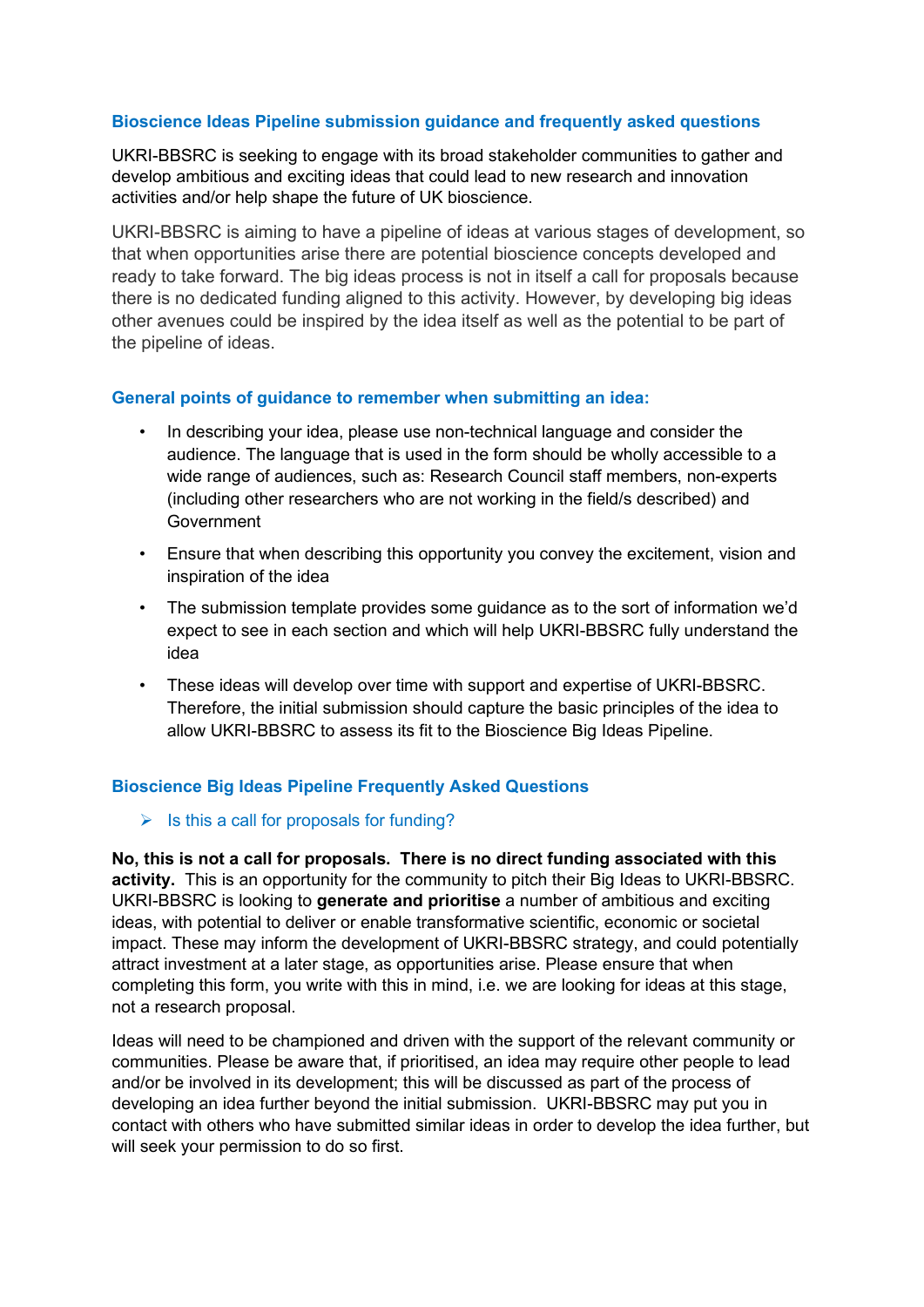## $\triangleright$  What is a Big Idea?

Examples of the nature of the ideas that we would like to receive include (but are not limited to):

- o A distinctive and well defined challenge requiring new impetus to tackle
- o Discovery research areas that represent a potential step-change in knowledge but cannot be tackled through conventional approaches
- o An idea that would be enabling (if successful) and would generate further breakthroughs and outputs in multiple other areas of science
- $\circ$  Building research community capability in emerging technologies, research areas, and disciplinary interfaces
- $\circ$  Ideas that require multi-disciplinary approaches or new ways of collaborative working to be delivered

Multidisciplinary ideas are encouraged but the ideas submitted to BBSRC's idea's pipeline should demonstrate clear relevance to the advancement of bioscience research or its application

## $\triangleright$  What is not a Big Idea?

Ideas that meet one or more of the following may be considered out of scope:

- o An idea that is achievable now, through existing funding routes
- o A research grant proposal
- o An idea pursued by an individual working independently without any further engagement from the relevant research and/or stakeholder communities
- $\circ$  An idea that is completely undeliverable, regardless of the level of investment and resource provided, or which is scientifically impossible
- o Something that is generally well known already as a challenge and / or is already being addressed through dedicated action
- $\circ$  An idea solely addressing a market need where there is no need for input from the broader bioscience community.

## $\triangleright$  Who can submit a Big Idea?

Anyone can submit an idea UKRI-BBSRC is seeking to engage with its broad stakeholder communities. However, we would recommend that you discuss your idea with a group of interested parties / stakeholders. When submitting an idea, provide as much information within the form as possible.

# $\triangleright$  Is it possible to submit ideas at the interfaces of remits with other funders?

Yes, the pipeline aims to capture multi- and inter-disciplinary ideas and opportunities some of which may require multiple delivery partners to realise. However, for UKRI-BBSRC to progress an idea it should have a significant bioscience component.

For ideas that would benefit from the input of other Research Councils, BBSRC will engage with the cross-UKRI big ideas forum for advice and support.